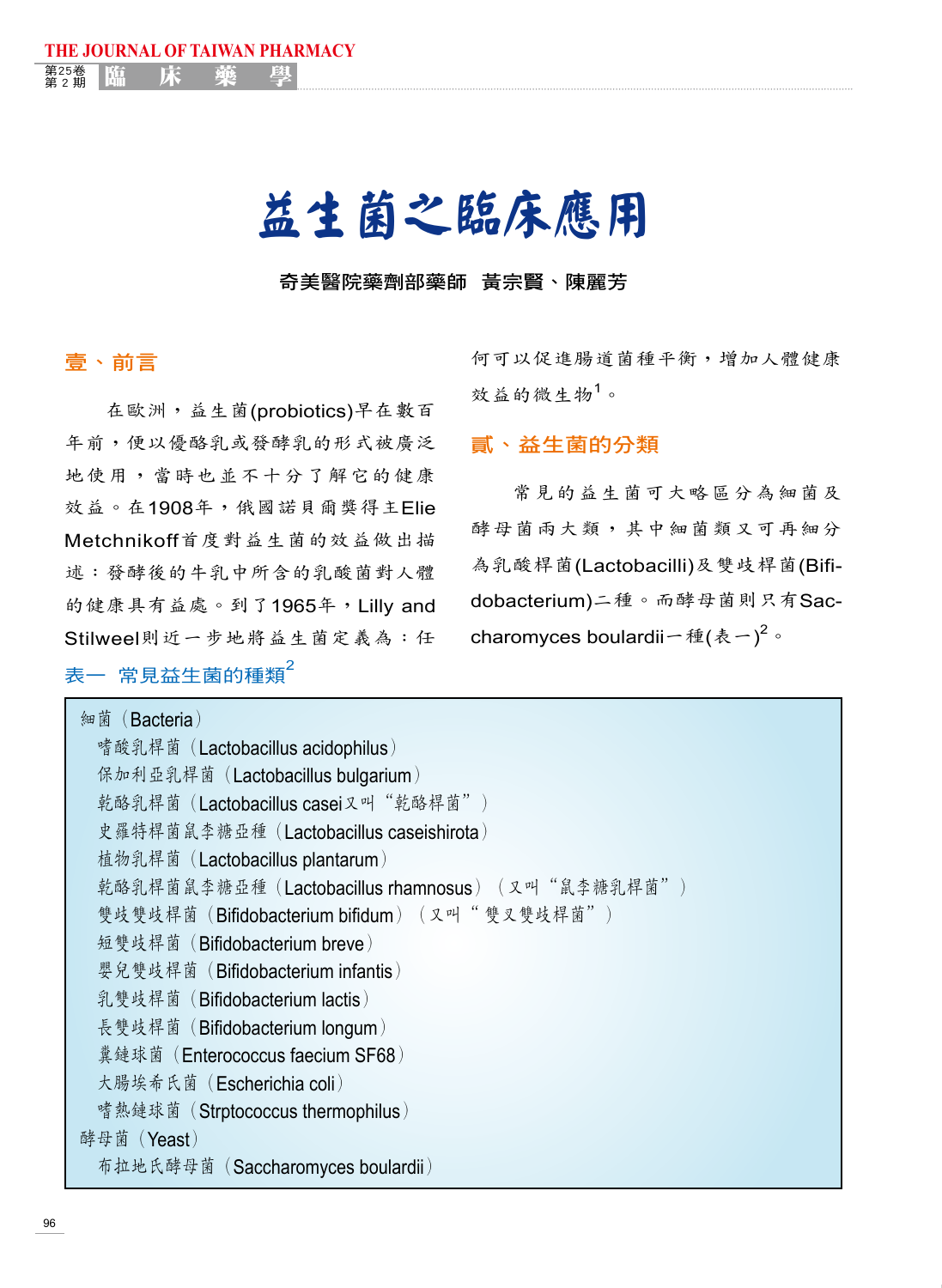# $\langle \hat{\mathcal{G}} \rangle$ 、理想的益生菌應具有的特色 $^3$

### 一、能抵抗胃酸及膽鹽的破壞

益生菌的產品經口服後,內含的益生 菌必須禁得起腸道中胃酸、膽汁及胰臟酶 的破壞,才能到達腸道下端而產生作用。 一般而言,L. bulgarium, S. thermophilus 對胃酸及膽汁的抵抗力較差;L. acidophilus, Bifidobacterium對胃酸及膽汁的抵抗 力較佳。

### 二、低或無病原性

益生菌投與後,必須對人體無致病 性,且不會造成人體微生物的感染。

#### 三、需能黏附於腸道上皮細胞上

益生菌投與後,需能黏附於腸道細 胞,且能在腸道上進行繁殖,才能產生良 好的作用。

#### 四、調節腸道之免疫反應

益生菌可以活化腸道感染時的免疫反 應,另一方面也可以減緩食物過敏所產生 之免疫反應。

肆、益生菌的生理作用<sup>4</sup>

# 一、縮短食物停留於腸道的時間 (transit time)

根據2001年Bouvier M.等人的研究顯 示,益生菌可以縮短食物停留於腸道的時 間達25%,特別對於transit time較長的病 人或是婦女,作用更明顯。

#### 二、促進食物的發酵

益生菌可以促進腸道中食物的發酵, 而生成大量的lactate、acetate、propionate及butyrate等短鏈脂肪酸。這些脂肪 酸不僅可以提供腸道細胞營養,另外也可 以刺激腸道對鹽類及水分的吸收,並抑制 腸道不正常細胞的生長。

#### 三、障壁作用(barrier effects)

益生菌會與病原菌競爭黏附於腸道 上,並可以產生抗菌物質 $5$ (如:H<sub>2</sub>O<sub>2</sub>、 bacteriocin、bio-surfactant及lactocidin 等),減少病原菌的作用。另外,益生菌 亦會促進腸壁細胞分泌黏液及黏蛋白,降 低腸道上皮細胞與病原菌及有害物質接觸 的機會。

#### 四、調節腸道的免疫反應

對於微生物引起之腸道感染,益生菌 可以促進腸道之免疫反應;另外也可以減 緩食物過敏所產生之免疫反應。

伍、益生菌的臨床用途

# 一、抗生素引起之腹瀉(antibioticassociated diarrhea, AAD)<sup>6</sup>

長期使用抗生素(特別是erythromycin、amoxicillin、penicillin、clindamycin、cephalosporins及ampicillin)時,會 引起腸道Clostridium difficile(會產生Clostridium difficile toxin)及Klebsiella oxytoca 的過度增生,減少短鏈脂肪酸的生成,結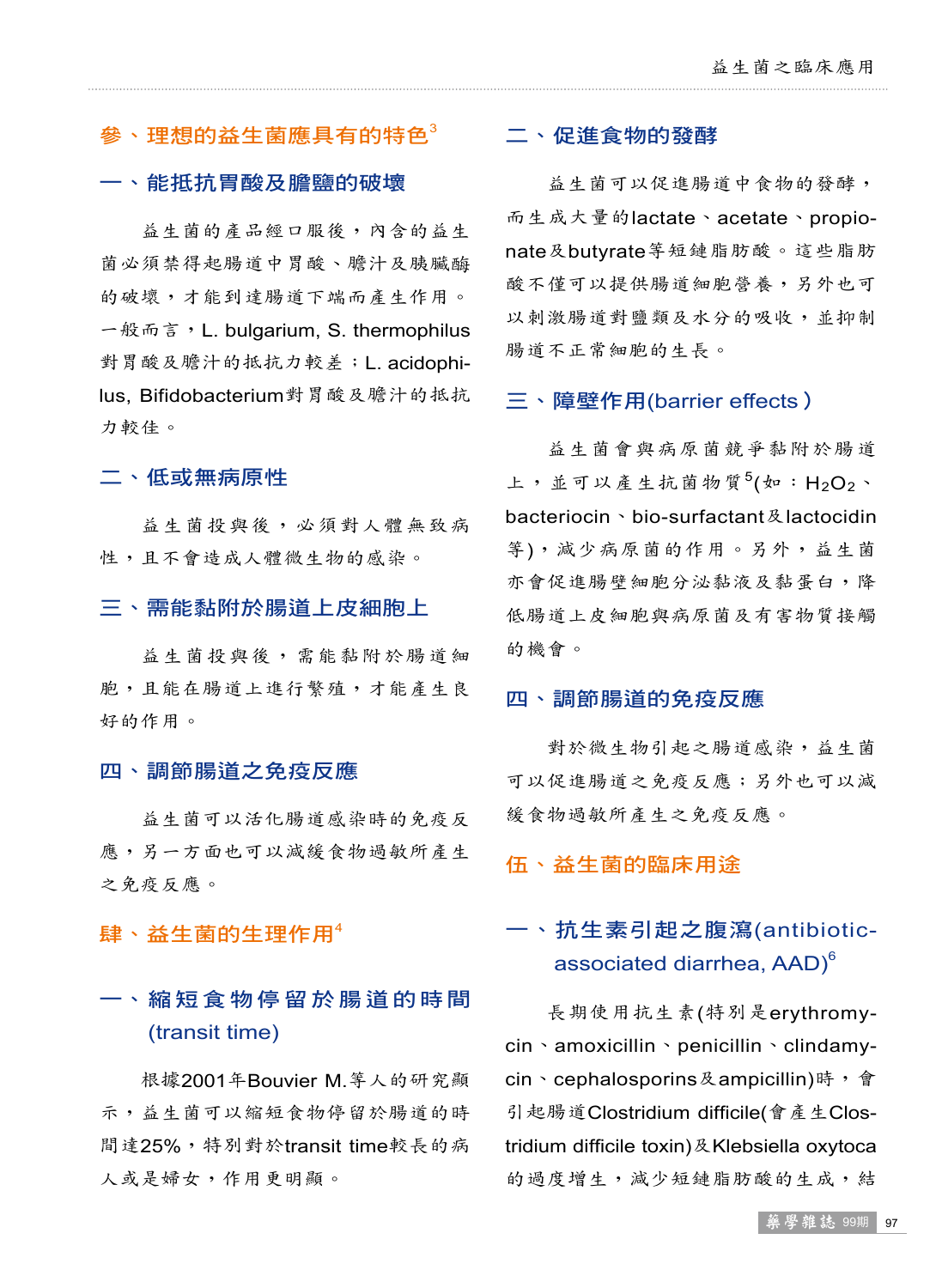<sub>第2期</sub> | 臨 床 藥 學

果造成腸道呈現高滲透壓,而產生腹瀉的 症狀。目前主要是使用口服vancomycin 或metronidazole來治療,但此種治療方 式,並無法根除腸道中孢子的數量。根據 1999年Vanderhoof等人的研究顯示,當 益生菌與抗生素併用時,可以降低AAD 的發生率(7/93 vs 25/95)、縮短AAD的病 程(4.7天 vs 5.88天)及腹瀉的頻率(1.38± 0.07次/天vs2.03±0.13次/天)。目前,以 Saccharomyces boulardii yeast及Lactobacillus較常用於AAD的治療。

# 二丶旅行者腹瀉(travelers diarrhea) $^{\rm 6}$

旅行者腹瀉最常見是由enterotoxigenic E. coli所引起,主要好發生在熱帶 地區或是衛生環境比較差的地方,平均 發生率為20-50%。研究建議可以在出發 前給予Lactobacillus GG或Saccharomyces boulardii來預防。根據1997年Hilton E.等人針對245位旅行者的研究顯示,服 用Lactobacillus GG可以降低旅行者腹瀉 的發生率(3.9%vs7.4%);另外澳洲所做 的一項研究顯示,服用Saccharomyces boulardii也可以降低旅行者腹瀉的發生率 (28.7%vs39.1%)。

## 三、輪狀病毒(rotavirus)感染 $^6$

輪狀病毒感染是小兒常見造成腹瀉的 原因,根據1994年Saavedra<sup>4</sup>等人針對54 位住院新生兒的研究顯示,益生菌可以減 少新生兒發生腹瀉的機率(7%vs31%)及輪 狀病毒的盛行率。另外根據2001年Marteau PR等人的研究顯示,益生菌可以促

進腸道抗輪狀病毒抗體IgA的產生,並降 低孩童感染輪狀病毒時的病程及嚴重度。

# 四、腸躁症(irritable bowel syndrome) 1

腸 躁 症 在 北 美 的 發 生 率 約 為 11 - 14%,病人主要會有腹痛、腹脹、脹氣、 腹瀉及不規則蠕動等症狀,且當病人過度 食用蔗糖或乳糖時,症狀則會加劇。根據 2003年Kim HJ等人及2005年Kajander K 等人的研究顯示,益生菌可以改善腸躁症 病人上述的症狀。

### 五、結腸癌<sup>5</sup>

益生菌抗腫瘤的證據,主要是來自一 些動物實驗及體外試驗,目前推測其抗腫 瘤的作用,可能包含數個不同的作用機轉 (表二)。

| 機轉               | 證據型式                   |
|------------------|------------------------|
| 抗基因毒性            | Comet and Ames assays  |
| 抑制結腸酵素活性         | 動物實驗及體外試驗              |
| 抑制病原菌的生長         | 益生菌之抗菌活性研究             |
| 對腸道細胞的作用         | 益生菌及病原菌對腸道細胞<br>作用的研究  |
| 刺激免疫系統           | 動物及人體試驗                |
| 產生具生理作用之<br>活性物質 | 短鏈脂肪酸對細胞分化及凋<br>亡的體外試驗 |

表二 益生菌抗腫瘤之可能機轉

1. 調節腸道的菌種及腸道的代謝: 益生菌可以藉由抗菌物質的產生及與 病原菌競爭腸道的黏附,來調節腸道 的菌種;另外也可以藉由發酵產生大 量的脂肪酸,來改變腸道PH值並調節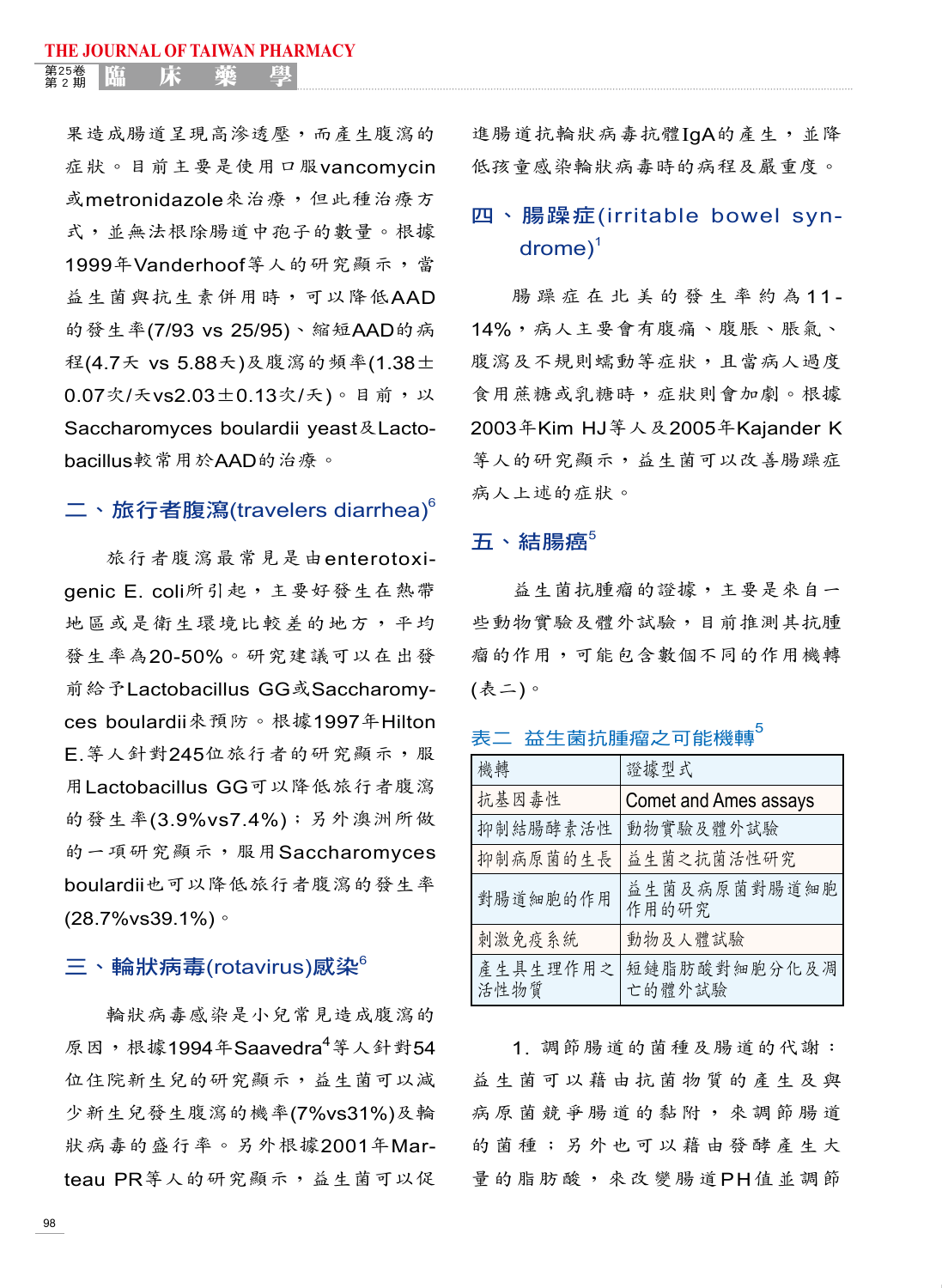腸道酵素的活性。2. 抗基因毒性作用 (anti-genotoxic activity):根據1991 年H. W. Renner等人的研究顯示,益 生菌具有抗腫瘤的作用。另外,根據 1993年Pool-Zobel等人的動物研究顯 示,益生菌可以抑制N-methyl-N-nitro 及N-nitrosoguanidine對結腸DNA的破 壞。目前推測,益生菌可以促進致癌物 的代謝及藉由調整腸道PH值來加速致癌 物的排除1,4 。3. 抑制癌化的進程:根據 1998年Rowland等人的動物研究顯示, 益生菌可以減少迷行腺窩息肉(aberrant crypt foci, ACF)的產生,也可以降低糞 便中ammonia的含量。另根據1996年 Goldin等人的動物研究顯示,益生菌可 以降低DMH (1,2 dimethyl hydrazine) 誘發兔子產生結腸癌的機率。也可以健 全腸道的障壁作用,隔絕病原菌對腸壁 細胞的傷害<sup>4-6</sup>。4. 促進代謝作用:益生 菌會促進腸道中碳水化合物的發酵,產 生大量的短鏈脂肪酸(acetate、butyrate及propionate等)。其中, butyrate 具有明顯的抗腫瘤作用,可以調節腸壁 細胞的凋亡(apoptosis)及分化。5. 刺 激免疫反應:益生菌可以刺激腸道的免 疫反應,以對抗腸道感染及腫瘤的形 成。根據2000年T. Matsuzaki等人的研 究顯示,益生菌可以增加天然殺手細胞 (NK cell)及T淋巴球的活性。而在2002 年Whilst Aatouri等人的研究顯示,益生 菌可以促進脾臟及周邊血管中淋巴細胞 的增生,也可以增加γ-INF(interferons) 的分泌。6. 調整腸道酵素活性:根據

1995年Pedrosa MC等人的研究顯示, 益生菌會抑制腸道β-glucuronidase、 azoreductase及nitroreductase的活 性;及增加β-fructofuranosidase及  $\beta$ -qalactosidase的活性, 藉以減少腸道 致癌物的產生。

# 六、Helicobacter pylori(H. pylori)感 染的胃潰瘍 $7$

H. pylori的感染率會因地區的開發程 度,而有30-90%(平均>50%)的差異, 其中約有10-15%的病人會出現發病的症 狀。在1984年,Marshall與Warren首度 發現H. pylori與胃炎的關係。目前此種胃 潰瘍的治療,主要是以抗生素(amoxicillin, clarithromycin, metronidazole等)合併 proton-pump inhibitor(omeprazole, lansoprazole, pentoprazole 等) 來治療, 不 過由於藥物副作用(噁心、嘔吐、腹痛、 腹瀉、味覺改變)及抗藥性的因素,所以 並無法根除H. pylori。這幾年的研究顯 示,益生菌單獨使用時,雖無法根除H. pylori,但可以降低胃內H. pylori的數量; 另外,當與藥物合併治療時,可以降低藥 物的副作用及增加H. pylori的根除率(表 三)。

## 七、其它 $^8$

除了上述的臨床應用外,另有文獻 報導益生菌可用於預防泌尿道感染(及陰 道炎)<sup>9、減少齲齒的發生、改善食物過敏</sup> 10,11 、降低異位性溼疹的發生率<sup>12</sup> 、降低 膽固醇等。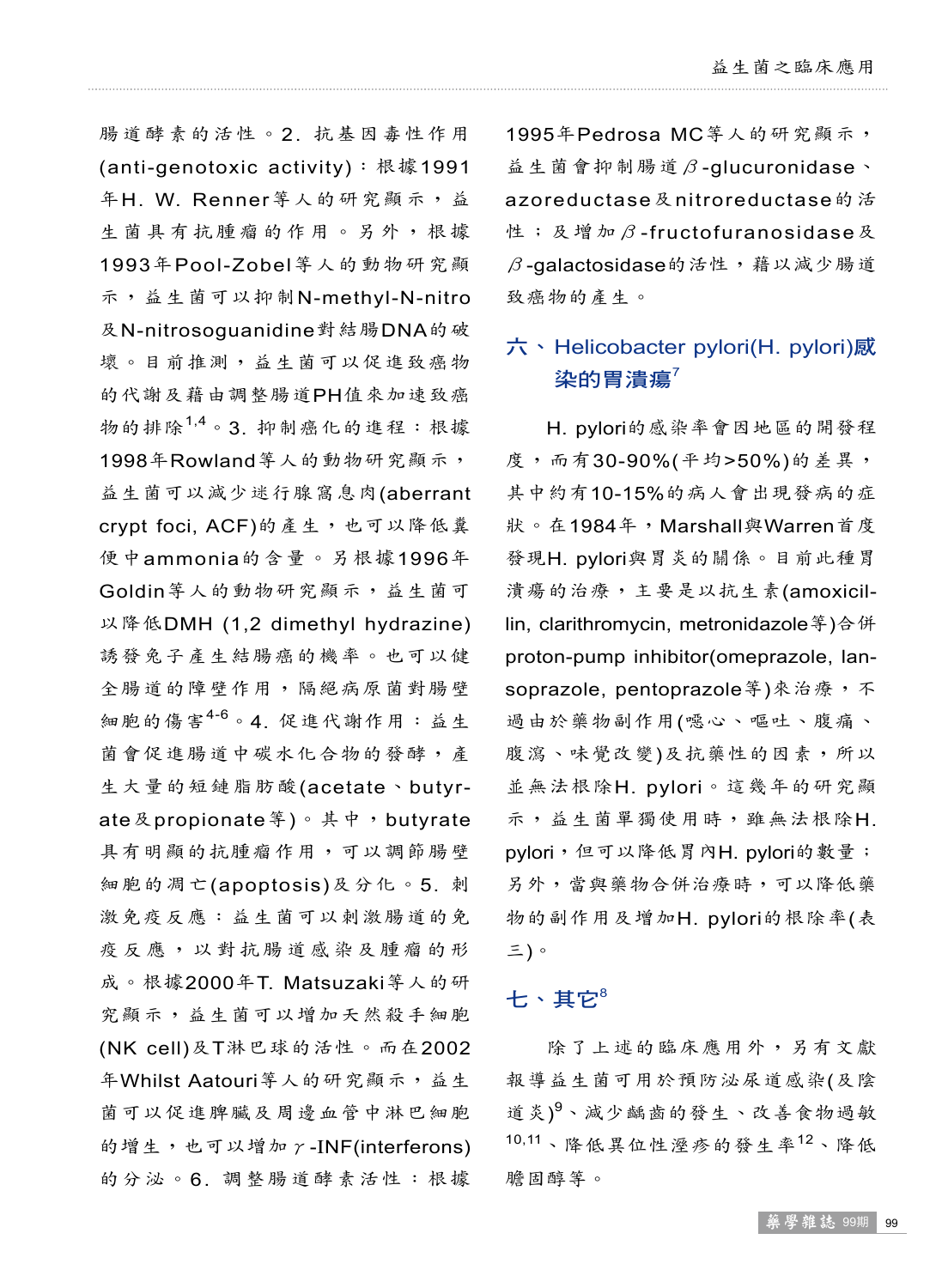<sub>第2期</sub> | 臨 床 藥 學

## 表三 益生菌用於治療H. pylori感染引起胃潰瘍之臨床研究

| 研究<br>類型 | 對象<br>(人數)            | 治療藥物                                                                                    | 益生菌種類                                                                               | 結果                               | 主持人                 |
|----------|-----------------------|-----------------------------------------------------------------------------------------|-------------------------------------------------------------------------------------|----------------------------------|---------------------|
| R, O     | 消化不良<br>之成年人<br>(120) | Rabeprazole,<br>charithromycin, amoxicillin                                             | L. acidophilus LB $X$<br>10天                                                        | 根除率: ↑<br>副作用:無作用                | Canducci et<br>al.  |
| R, O     | 無症狀之<br>成年人<br>(120)  | Pantoprazole,<br>clarithromycin, tinidazole                                             | L. rhamnosus GG<br>1.2 $\times$ 10 <sup>10</sup> / $\pm$ X<br>10天                   | 根除率: 無作用<br>副作用:」                | Armuzzi et<br>al.   |
| R, O     | 消化不良<br>之成年人<br>(160) | Lansoprazole,<br>clarithromycin, amoxicillin                                            | L. acidophilus LA5<br>+ B. lactis Bb12,<br>10 <sup>10</sup> /天 X4星期                 | 根除率: ↑                           | Sheu et al.         |
| DB, P, R | 無症狀之<br>成年人<br>(85)   | Rabeprazole,<br>clarithromycin, tinidazole                                              | L. rhamnosus<br>GG, S. boulardii,<br>Lactovacillus LA5<br>+B. lactis Bb12, X<br>2星期 | 根除率: 無作用<br>副作用: 」               | Cremonini<br>et al. |
| DB, P, R | 無症狀之<br>成年人<br>(52)   | clarithromycin                                                                          | L.johnsonii LA1<br>酸化的牛乳,180<br>ml/天 X3星期                                           | 根除率: 無作用<br>↓H. pylori濃度<br>↓胃發炎 | Felley et al.       |
| R.       | 消化不良<br>之病人<br>(70)   | Esomeprazole 或 pantoprazole,<br>ranitidine bismuth citrate,<br>amoxicillin 及 tinidazole | L. casei DG, $1.6\times$<br>10 <sup>10</sup> /天<br>X 10天                            | 根除率: 無作用<br>副作用: J               | Trusi et al.        |

 $DB : double-blind : R : randomized : P : placebo-controlled : O : open$ 

### 陸、益生菌的使用原則。

1.目前益生菌確切的使用劑量,仍 不是很清楚,一般建議的劑量為≧10<sup>10</sup> CFU/天(colony-forming unit, 菌落形成 單位)。2. 不同的益生菌對各種疾病的臨 床效果不一樣,所以如何選擇最合適之益 生菌組合是很重要的(表四)<sup>13</sup>。3. 與一些 prebiotics(如:牛乳、寡醣等)併用時,可 以增加益生菌的作用效果。

## 柒、使用益生菌的注意事項 $3$

1. 目前益生菌的使用,並沒有發現 嚴重之副作用,不過仍有少數文獻報導,

可能會引起敗血症。所以癌症病人、免疫 功能不全的病人或是早產兒使用時,應特 別小心。2. 腸道異常代謝的產生:腸道內 的菌種與體內碳水化合物及脂質的代謝有 關。投與益生菌後,是否會因此改變體內 食物正常的代謝,進而產生有害物質,仍 須更近一步的研究。3. 抗生素抗藥性的產 生:益生菌長期或是不正常地與抗生素併 用,是否會促進抗藥性菌種的產生,也是 值得探討的課題。4. 過度刺激免疫反應: 益生菌會刺激腸道之免疫反應,是否會因 此造成不良的作用(如:流產),也須進一 步再作研究。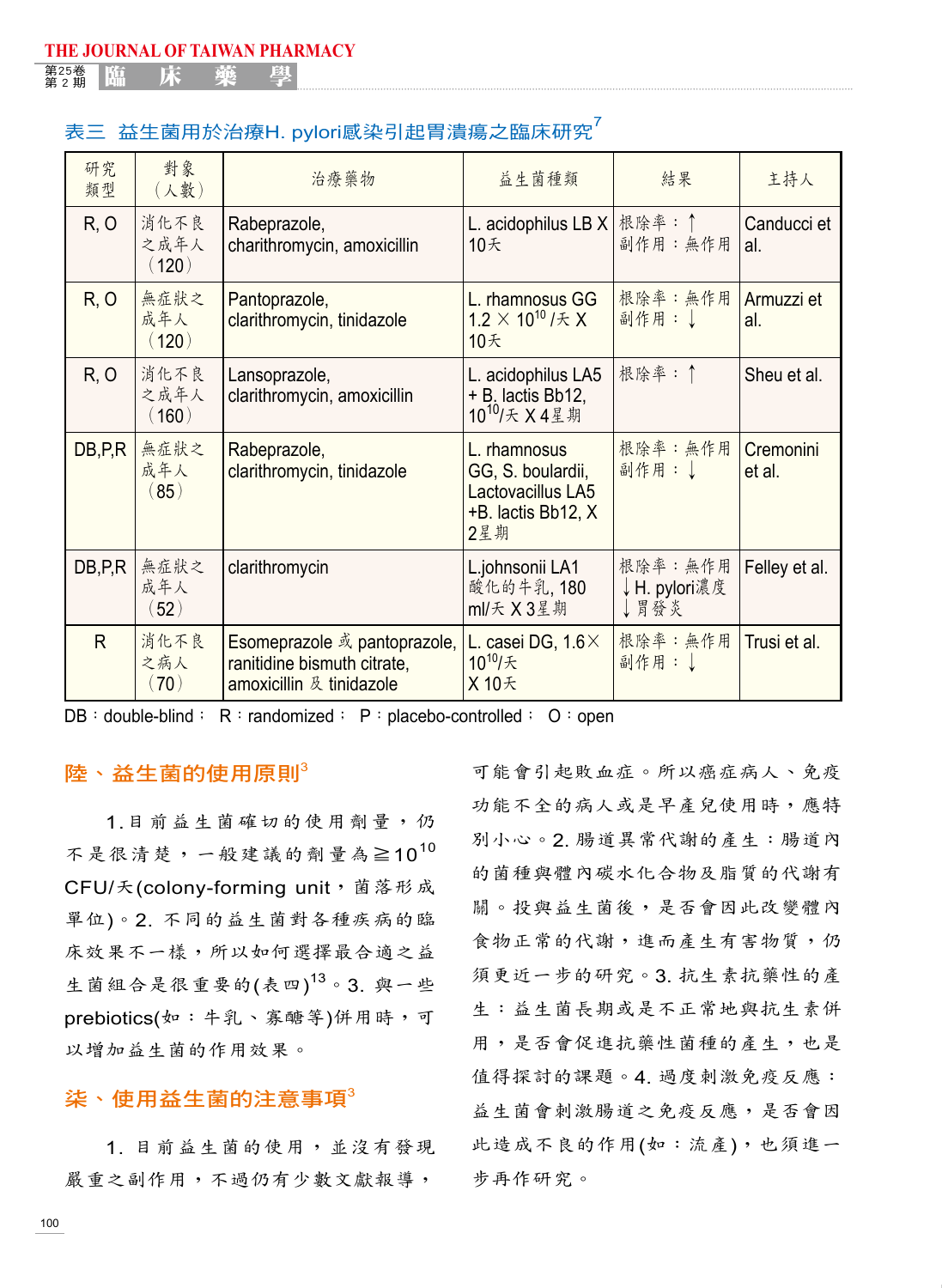# 表四 益生菌的選用原則<sup>13</sup>

| 臨床目標          | 臨床<br>有效性 | 菌種                                                              |
|---------------|-----------|-----------------------------------------------------------------|
| 成人及兒童腹瀉       |           |                                                                 |
| 預防            | B         | L. GG, L. acidophilus, S. boulardii, L. bulgaricus, L. reuteri  |
| 治療            | A         | Bifodobacteria, L. GG, L. acidophilus, S. boulardii, L. reuteri |
| 抗生素引起之腹瀉      | A         | S. boulardii, L. GG, L. acidophilus, E. faecium SF68            |
| 放射線疾病         | C         | VSL no. 3                                                       |
| 陰道炎           | C         | L. acidophilus, L. rhamnosus, L. reuteri                        |
| H. pylori 感染  | C         | L. johnsonu, L. GG, L. acidophilus, S. boulardii                |
| 潰瘍性結腸炎        | C         | E. coli (Nissle), Bifodobacteria and Lactobacillus, VSL no. 3   |
| Crohn disease | C         | E. coli (Nissle), S. Boulardii. L. GG (variable)                |
| 結腸袋炎          | A         | VSL <sub>no.3</sub>                                             |
| 腸躁症           | C         | L. plantarum, VSL no.3, B. infantis, L. acidophilus, E. faecium |
| 預防心血管疾病       | C         | Lactobacillus in milk and yogurts                               |
| 改善免疫反應        | B         | L. acidophilus, L. Plantarum, B. Lactis, L GG, L. Johnsonii     |

A:有強烈証據證明 B:有証據證明 C:無充分證據証明

VSL no. 3:L. Casei, L. Plantarum, L. acidophilus, L. Delbreueckii, B. Longum, B. Breve, B. Infantis, and S. Salivarius.

## 捌、結論

益生菌可以藉由各種不同的作用機轉 (如:腸道發酵、腸道保護作用、免疫調 節作用、抗癌作用等),來促進人體的健 康效益。從文獻之回顧中,我們可以了解 益生菌在特定疾病上(如:抗生素引起之 腹瀉、輪狀病毒感染等),確實具有明確 之臨床效益。不過,在臨床上的使用上, 仍有一些問題(如:劑量、菌種組合、安 全性及副作用等)尚待釐清。未來,待這 些問題解決後,或許益生菌會是一種熱門 的藥物。

## 參考資料:

1. Ilse J. Broekaert, W.Allan Walker: Probiot-

ics and chronic disease. Journal of Clinical Gastroenterology 2006; 40(3): 270-274.

- 2. 張季平:益生菌:新的熱門話題。當代醫學 2006; 33(8): 669-675。
- 3. Robert J. Boyle, Roy M Robins-Browne, Mimi LK Tang: Probiotic use in clinical practice: what are the risks? American Journal of Clinical Nutrition 2006; 83(6): 1256-1264.
- 4. C. Picard, J. Fioramonti, A. Francois, et al: Review article: bifidobacteria as probiotic agents - physiological effects and clinical benefits. Alimentary Pharmacology & Therapeutics 2005; 22(6): 495-512.
- 5. Daniel Commane, Roisin Hughes, Colette Shortt, et al: The potential mechanisms involved in the anti-carcinogenic action of probiotics. Mutation Research 2005; 591(1-2): 276-289.
- 6. Sylvia Santosa, BASC, Edward Farnworth,